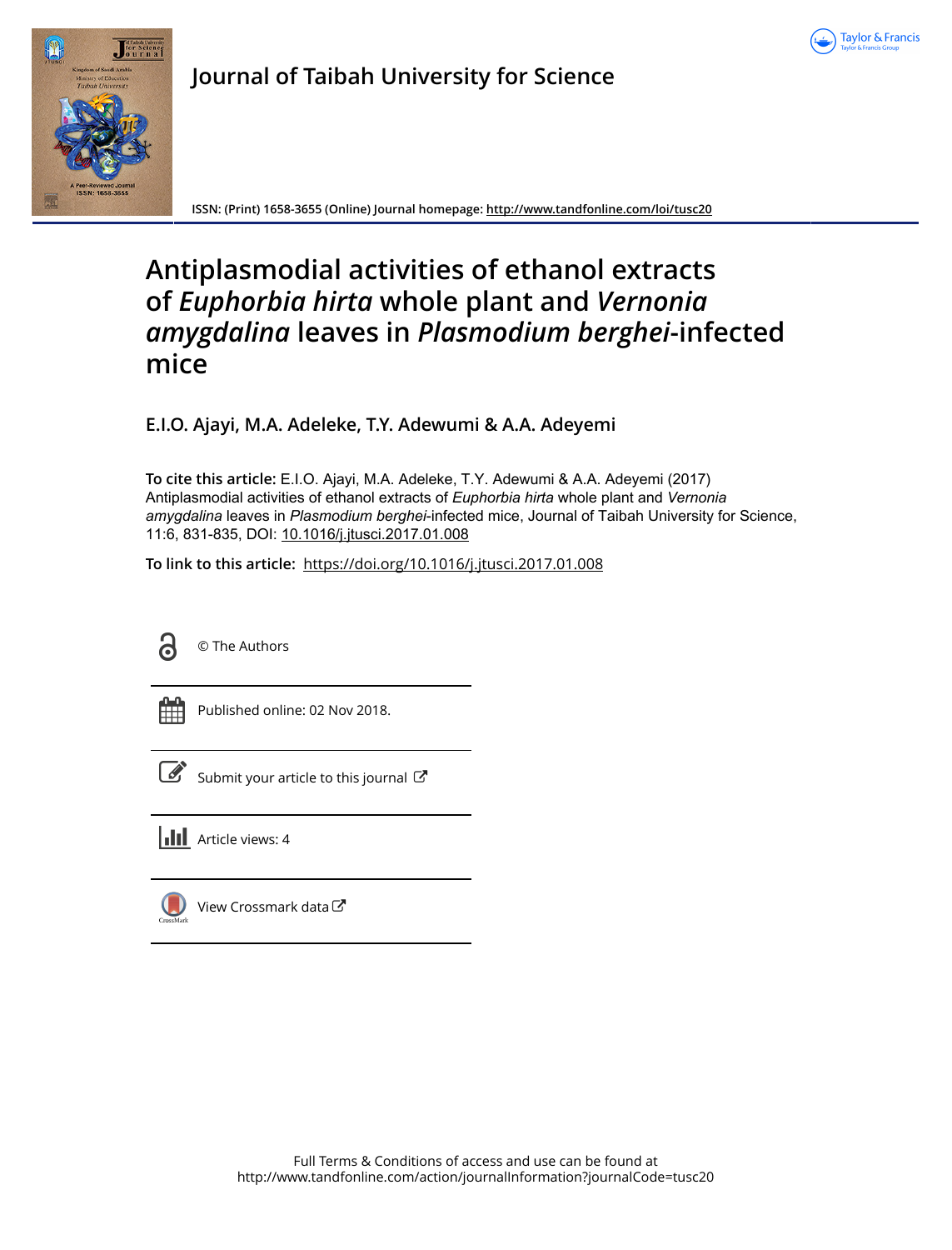



Available online at [www.sciencedirect.com](http://www.sciencedirect.com/science/journal/16583655)





Journal of Taibah [University](dx.doi.org/10.1016/j.jtusci.2017.01.008) for Science 11 (2017) 831–835

www.elsevier.com/locate/jtusci

# Antiplasmodial activities of ethanol extracts of *Euphorbia hirta* whole plant and *Vernonia amygdalina* leaves in *Plasmodium berghei*-infected mice

Full Length Article

E.I.O. Ajayi<sup>a,∗</sup>, M.A. Adeleke<sup>b</sup>, T.Y. Adewumi<sup>a</sup>, A.A. Adeyemi<sup>a</sup>

a Department of Chemical Sciences, Faculty of Basic and Applied Sciences, Osun State University, P. M. B. 4494, Oke-Baale, Osogbo, Nigeria <sup>b</sup> Department of Biological Sciences, Faculty of Basic and Applied Sciences, Osun State University, P. M. B. 4494, Oke-Baale, Osogbo, Nigeria

> Received 13 November 2015; accepted 8 January 2017 Available online 28 March 2017

## **Abstract**

The African continent is rich in both flora and fauna resources, which have been extensively used locally in the treatment or cure of a wide variety of ailments. Enquiries into traditional folklore revealed that *Euphorbia hirta* and *Vernonia amygdalina* possess antiplasmodial properties among others for the treatment of febrile conditions. We therefore investigated the phytochemistry, antimalarial potencies, hepatic toxicities and renal toxicities of the crude ethanol extract of the whole plant of *Euphorbia hirta* (CEEH) and leaves of *Vernonia* amygdalina (CEVA) using standard procedures. The obtained results showed that CEEH and CEVA contain flavonoids, alkaloids, tannins and saponins, but not phlobatannins. CEEH and CEVA mildly inhibited *P. berghei* schizont maturation (44.36% and 37.85%, respectively), while Artesunate Combination Therapy (ACT) was only slightly potent (>50%) against chloroquine-sensitive *P. berghei*. CEEH significantly decreased ALP, but significantly increased bilirubin. Both extracts significantly increased the albumin and total protein levels compared to infected, untreated animals. Compared to Camosunate®, CEVA caused further significant increases in creatinine and urea. However, these increases did not indicate organ damage. © 2017 The Authors. Production and hosting by Elsevier B.V. on behalf of Taibah University. This is an open access article under the CC BY-NC-ND license ([http://creativecommons.org/licenses/by-nc-nd/4.0/\)](http://creativecommons.org/licenses/by-nc-nd/4.0/).

*Keywords: Euphorbia hirta*; *Vernonia amygdalina*; *Plasmodium berghei*; Malaria

# **1. Introduction**

Malaria is an increasing worldwide threat mostly in Africa and sub-Saharan Africa. In 2012, it was reported

*E-mail addresses:* [ebenezer.ajayi@uniosun.edu.ng](mailto:ebenezer.ajayi@uniosun.edu.ng), [ajayieiou@yahoo.com](mailto:ajayieiou@yahoo.com) (E.I.O. Ajayi). Peer review under responsibility of Taibah University.



that an estimated 482,000 children under five years of age were killed as a result of malarial infection (i.e., 1, 300 children every day or one child almost every minute) [\[1\].](#page-5-0) The disease is caused by *Plasmodium* species and is transmitted by female *Anopheles* mosquitoes [\[2\].](#page-5-0) Malaria is one of the most important tropical diseases and the greatest cause of hospitalization and death among children aged 6 months to 5 years [\[3,4\].](#page-5-0) In Nigeria, malaria transmission occurs year round in the South but seasonal in the North. Nigeria accounts for a quarter of all malaria cases in the WHO-African region [\[1,5\].](#page-5-0) The alarming rate at which *Plasmodium falciparum* has developed resistance to chloroquine and

[http://dx.doi.org/10.1016/j.jtusci.2017.01.008](dx.doi.org/10.1016/j.jtusci.2017.01.008)

1658-3655 © 2017 The Authors. Production and hosting by Elsevier B.V. on behalf of Taibah University. This is an open access article under the CC BY-NC-ND license [\(http://creativecommons.org/licenses/by-nc-nd/4.0/\)](http://creativecommons.org/licenses/by-nc-nd/4.0/).

<sup>∗</sup> Corresponding author.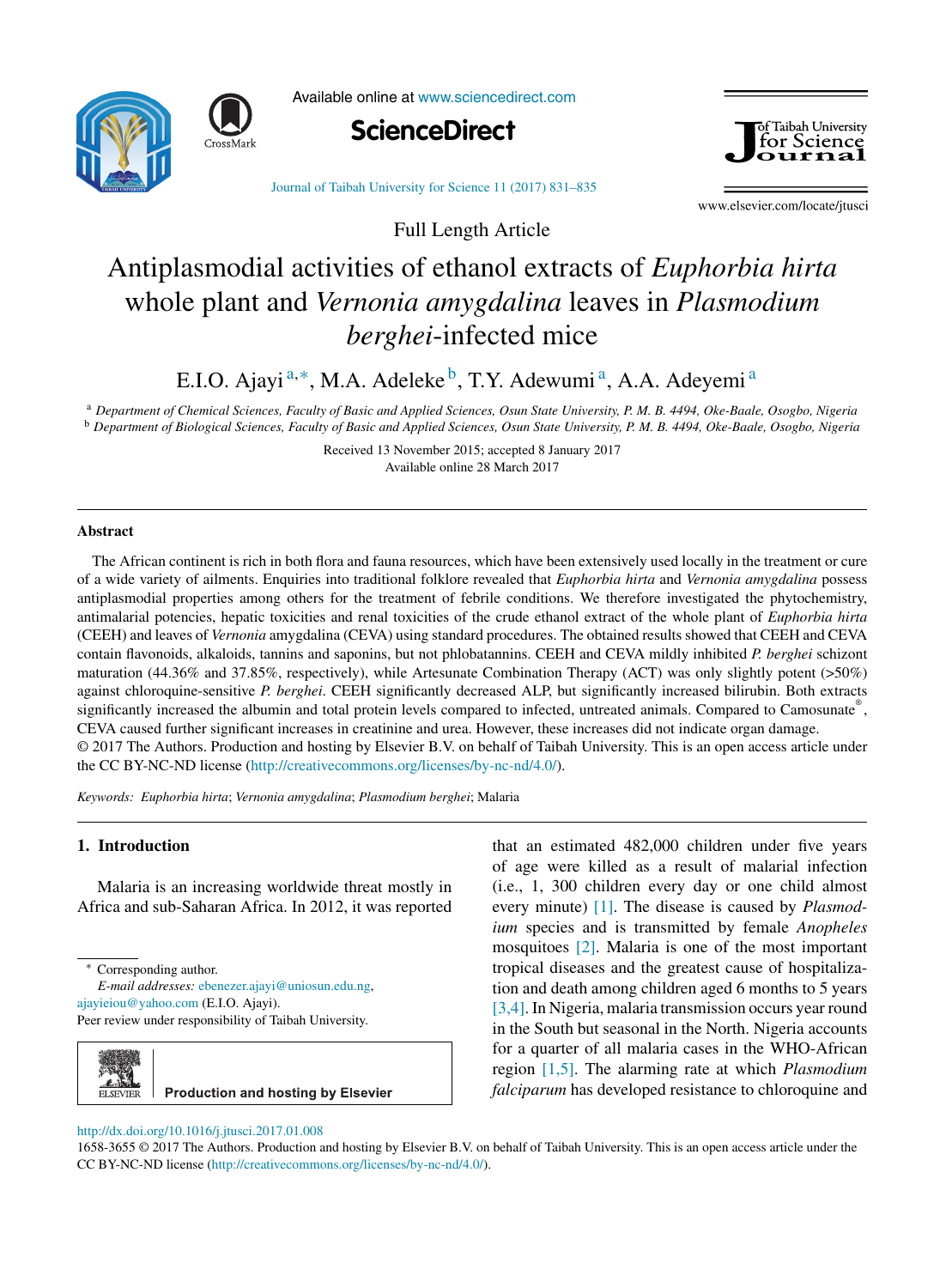other synthetic antimalarial drugs makes it necessary to search for more effective antimalarial compounds [\[6\].](#page-5-0) The seemingly untameable incidence of malaria in Africa is increasingly alarming. In 2001, the World Health Organization recommended Artemisinin Combination Therapies (ACTs) as the first line of treatment for uncomplicated malaria [\[7\]](#page-5-0) caused by human *Plasmodium falciparum*. Like quinine, artemisinin is derived from a plant but is a structurally distinct compound. The pharmacophore consists of a peroxide within a 1, 2, 4-trioxane configuration, which leads to several suggestions of how these antimalarials might work [\[8\].](#page-5-0) In Africa and other countries where malaria is endemic, traditional medicinal plants are frequently used to treat or cure malaria [\[9,10\].](#page-5-0) Antimalarials, such as chloroquine, artesunate, antifolates and tetracyclines, were identified either by their chemical relationship to natural products or from their activity against other infectious pathogens [\[11\].](#page-5-0) It is therefore imperative to continue the search of new chemical entities that can qualify as candidate antimalarial drugs as remedies with little or no side effects. As such, adequate knowledge and scientific validation of the antimalarial efficacy of these herbal medicines are necessary to guide policy makers in their formulation of guidelines for the use of herbal medicines in the treatment of malaria in Nigeria [\[12\].](#page-5-0) In this study, we evaluated the phytochemistry, antiplasmodial efficacies, hepatic toxicities and renal toxicities of the crude ethanol extracts of the whole plant of *Euphorbia hirta* and the leaves of *Vernonia amygdalina* in *Plasmodium berghei*-infected mice.

# **2. Materials and methods**

## *2.1. Plant materials*

Fresh whole plants of *Euphorbia hirta* and leaves of *Vernonia amygdalina* were collected from a notable organic farm in the premises of Water Works, Ede, Osun State, Nigeria in April 2014 and were identified at the Herbarium of the Department of Plant Biology, University of Ilorin, Kwara State, Nigeria where the sample of the plant was deposited. The plants and leaves were air-dried over 14 days under shade at room temperature and then pulverized using Diaka® milling machine. Each plant powder  $(250 g)$  was soaked in 1.5 L of 95% ethanol. The cold extraction lasted 72 hrs after which the mixture was filtered through Whatmann filter paper No 1. The solvent was removed under pressure using a rotary evaporator (LIDA XMT-J7000/RE52-3 iDNA). The crude ethanol extracts of *Euphorbia hirta* whole plant and *Vernonia amygdalina* leaves weighed 62 g and 46 g, respectively.

# *2.2. Phytochemical screening*

The crude ethanol extracts were analysed for the presence of important phytochemicals following the protocol previously described by Sofowora [\[13\].](#page-5-0) Briefly, tannins and flavonoids were determined by boiling 0.5 g of extract with 20 ml of distilled water for 5 minutes in a water bath. Several drops of 0.1% ferric chloride and hydroxide solutions were added to 2 ml of the filtrate, respectively. Brownish green or blue-black colouration indicated the presence of tannins, while yellow colouration showed the presence of flavonoids. Presence of saponins was determined by frothing upon boiling of 2 g of crude extract with 20 ml of distilled water in a water bath for 10 minutes. The sample was filtered and allowed to cool. The filtrate (10 ml) was diluted with distilled water (1:1 v/v) and shaken vigorously until formation of froth, which was stable for a few minutes. The frothing was mixed with 3 drops of olive oil and shaken vigorously for the formation of emulsion. Alkaloids were determined by boiling 1 g of extract with distilled water and acidified with 5 ml of 1% HCl in a water bath. Several drops of Meyer's reagent were added to 2 ml of the filtrate. The formation of creamy white/turbid precipitate indicated the presence of alkaloids. Terpenoids were determined by mixing 5 ml of extract solution with 2 ml of chloroform. Concentrated  $H<sub>2</sub>SO<sub>4</sub>$  (3 ml) was then carefully added to form layers. A reddish-brown precipitate at the interface indicated the presence of terpenoids. Presence of cardiac glycosides was determined by dissolving 5 mg of extract in 2 ml of glacial acetic acid containing 1 drop of ferric chloride solution. The mixture was then layered with 1 ml of concentrated  $H_2SO_4$ . A brown ring at the interface indicated the presence of cardiac glycosides. Presence of phlobatannins was determined by deposition of a red precipitate when several drops of dilute HCl were added to 2 ml of extract.

# *2.3. Antiplasmodial screening*

The mice and *Plasmodium berghei* used for this study were obtained from the Nigeria Institute of Medical Research (NIMR), Yaba,Lagos, Nigeria. Parasitised erythrocytes obtained from donor mice by ocular bleeding were diluted with PBS ( $1 \times 10^7$  parasites/ml) and were intraperitoneally administered to the mice, which were randomly allocated into 6 groups of 6 animals each.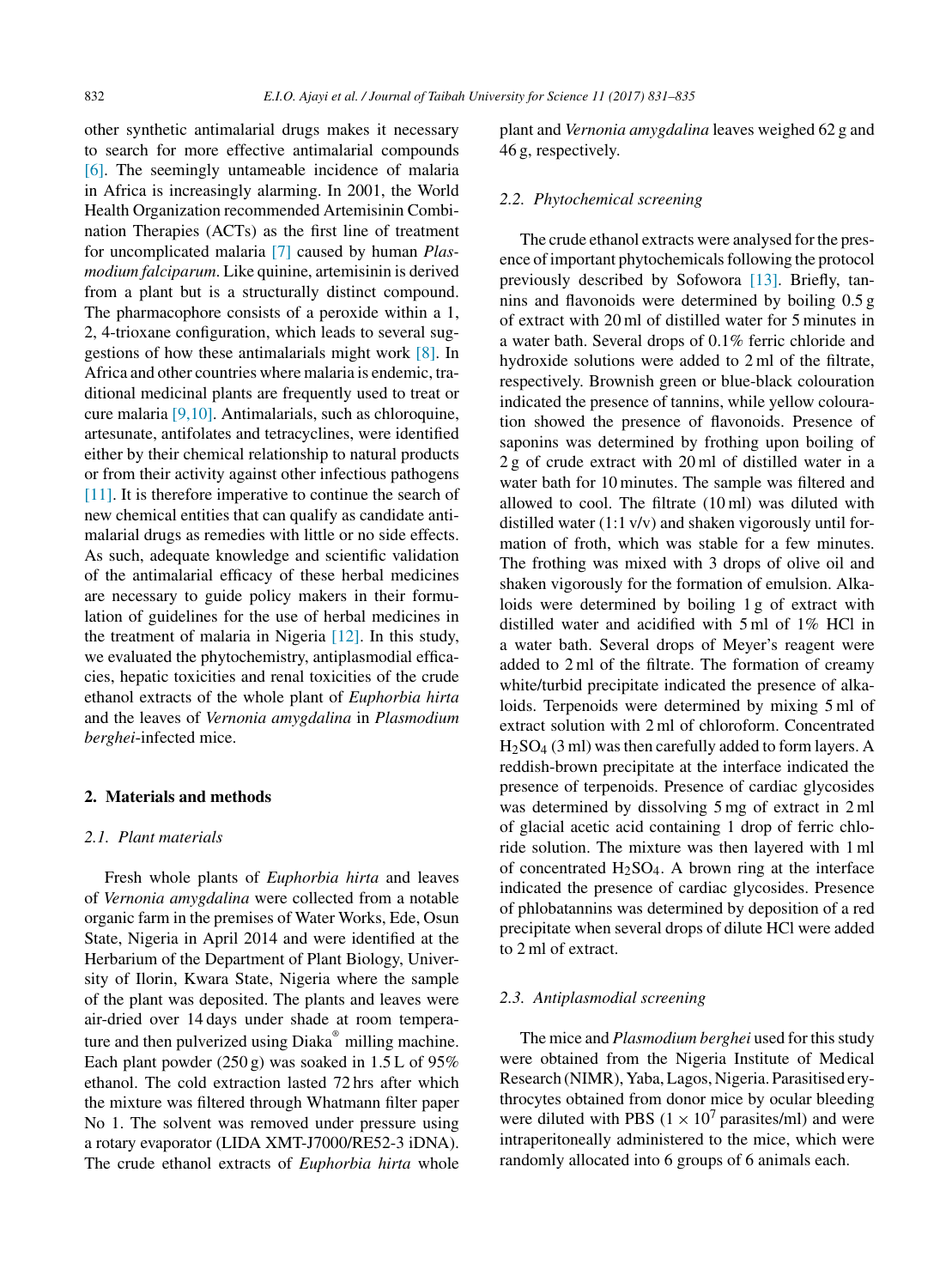## *2.4. Parasitemia determination*

Thick smears of blood films were prepared 3 days after inoculation of the mice and 5 days after the completion of treatment using the peripheral blood collected from the mice by tail vein puncture. The films were stained with Giemsa, and the number of parasitised erythrocytes was scored accordingly. The pre- and posttreatment levels were compared.

## *2.5. Treatment regimen*

The extracts or drugs were suspended in corn oil for post-parasitemia administration to the *Plasmodium berghei*-infected mice taking note of their LD<sub>50</sub> as reported in literature. The extracts or drugs were administered to the animals by oral gavage over 5 days.

Group I (CEEH) – 400 mg/kg *Euphorbia hirta* whole plant

Group II(CEVA) – 1000 mg/kg *Vernonia amygdalina* leaves

Group III (CAM) – 600 mg/kg Camosunate®, twice daily

Group IV (NI/NT) – Not infected and not treated Group V (I/NT) – Infected but not treated

# *2.6. Kidney function, liver function and total protein quantification*

Following sacrifice of the mice by decapitation, sera were prepared from blood collected into plain tubes that were allowed to stand at room temperature for 5 minutes followed by centrifugation at 12 000 rpm. Sera were stored at −50◦C until further use. Biochemical markers of kidney and liver function as well as total protein were determined in the sera of the mice. Levels of creatinine, urea, aspartate aminotransferase (AST), alanine aminotransferase (ALP), bilirubin, albumin and total protein were determined upon sacrifice after 5 days of treatment by standard methods using Randox® kits (England) following manufacturer's instructions. Absorbance (nm) was measured at the respective wavelengths using a CamSpec<sup>®</sup> 105 UV–Vis spectrophotometer (UK).

## *2.7. Statistical analyses*

The results are presented as the mean  $\pm$  SD and were analysed with ANOVA (SPSS vs. 20.0).

#### Table 1

| Phytochemical screening of whole plant of E. hirta and V. amygdalina |  |  |  |
|----------------------------------------------------------------------|--|--|--|
| leaves.                                                              |  |  |  |

| Phytochemical<br>Constituents | Ethanol extract<br>of whole plant<br>of $E$ , hirta | Ethanol extract<br>of <i>V. amygdalina</i><br>leaves |
|-------------------------------|-----------------------------------------------------|------------------------------------------------------|
| Flavonoids                    | $\ddot{}$                                           | +                                                    |
| Alkaloids                     | $\ddot{}$                                           | $^+$                                                 |
| <b>Tannins</b>                | $\ddot{}$                                           | $^+$                                                 |
| Saponins                      | $\ddot{}$                                           | $\ddot{}$                                            |
| Cardiac glycoside             | $\ddot{}$                                           |                                                      |
| Terpenoids                    |                                                     |                                                      |
| Phlobatannins                 |                                                     |                                                      |

 $+=$  Present;  $-$  = Absent.

## **3. Results**

The results of preliminary qualitative phytochemical screening of the crude ethanol extracts showed that the whole plant of *E. hirta* contained flavonoids, alkaloids, tannins, saponins and cardiac glycoside and that the leaves of *V. amygdalina* contained flavonoids, alkaloids, tannins, saponins and terpenoids (Table 1).

## *3.1. Antiplasmodial efficacies*

The crude ethanol extracts and Camosunate® significantly decreased parasitic load in *P. berghei*infected mice: Camosunate® > *E. hirta>V. amygdalina*  $(8.17 \pm 0.50 \times 14.36 \pm 1.96 \times 16.04 \pm 1.94)$ , compared to infected and untreated group  $(25.81 \pm 8.70)$ . Thus, 600 mg/kg Camosunate® exhibited an average chemosuppression of 68.35%, while average chemosuppressions of 44.36% and 37.85% were observed for 400 mg/kg CEEH and 1000 mg/kg CEVA, respectively. The CEEH and CEVA mildly inhibited *P. berghei* schizont maturation at their tested doses.

#### *3.2. Liver and kidney functions*

There was a significant reduction  $(p < 0.05)$  in the concentrations of AST in mice treated with CEEH and CEVA, which was similar to the reduction resulting from Camosunate®, compared to the infected, untreated group. ALT levels significantly increased across all groups. Meanwhile, CEEH and CEVA had no significant effect on ALP levels compared to uninfected group, while CEE significantly decreased ALP levels compared to infected animals. Bilirubin level was significantly increased by CEEH treatment, while CEVA significantly reduced bilirubin level compared to other groups. Albumin and total protein levels were significantly reduced by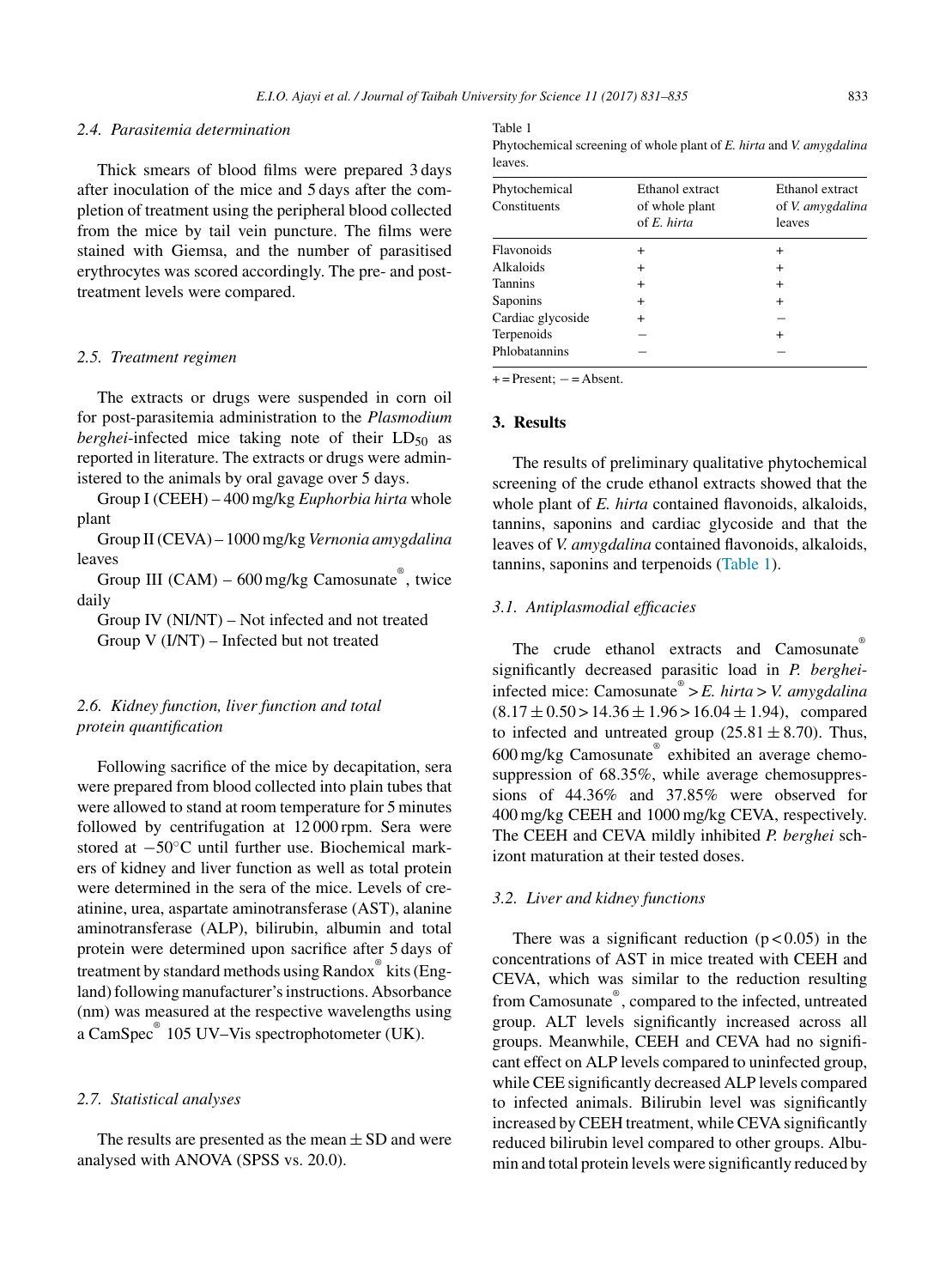Table 2

|      | Pre- and post-treatment effect of crude ethanol extracts of E. hirta whole plant and V. amygdalina leaves on mean parasitemia in P. berghei- infected |  |  |  |
|------|-------------------------------------------------------------------------------------------------------------------------------------------------------|--|--|--|
| mice |                                                                                                                                                       |  |  |  |

| Treatment groups | Crude ethanol extract dose      | Pre-treatment    | Post-treatment           |
|------------------|---------------------------------|------------------|--------------------------|
| <b>CEEH</b>      | $400 \,\mathrm{mg/kg}$ E. hirta | $29.89 \pm 0.76$ | $14.12 \pm 1.72^{\rm a}$ |
| <b>CEVA</b>      | 1000 mg/kg V. amgdalina         | $29.47 \pm 0.52$ | $16.04 \pm 1.94^b$       |
| <b>CAM</b>       | 600 mg/kg Camosunate            | $28.33 \pm 1.30$ | $8.17 \pm 0.50^{\circ}$  |
| NI/NT            | Not Infected/Not Treated        | 00               | 00                       |
| <b>I/NT</b>      | Infected/Not Treated            | $27.41 \pm 2.27$ | $25.81 \pm 8.70$         |

The alphabets indicate that there are statistical significant differences within or across groups upon comparison of results values.

Table 3

| Effects of crude ethanol extract of whole plant of E. hirta and leaves of V. amygdalina on liver function. |  |  |
|------------------------------------------------------------------------------------------------------------|--|--|
|------------------------------------------------------------------------------------------------------------|--|--|

| Groups/Biomarkers | $AST$ ( $\mu$ mol/L)     | $ALT$ ( $\mu$ mol/L)            | $ALP$ ( $\mu$ mol/L)            | $BIL$ (mg/dl)                                | $ALB$ (mg/dl)                | $TP \text{ (mg/dl)}$            |
|-------------------|--------------------------|---------------------------------|---------------------------------|----------------------------------------------|------------------------------|---------------------------------|
| <b>CEEH</b>       | $37.50 \pm 1.91$         | $34.50 \pm 1.29$                | $31.58 \pm 1.28$                | $0.57 \pm 0.11$                              | $17.90 \pm 0.51$             | $29.24 \pm 0.85$                |
| <b>CEVA</b>       | $36.75 \pm 0.96$         | $32.35 + 1.71$                  | $34.80 \pm 0.96^{\circ}$        | $0.20 \pm 0.12^a$                            | $17.57 \pm 1.23$             | $24.27 \pm 1.97^{\rm a}$        |
| CAM               | $36.50 \pm 1.29$         | $32.75 \pm 0.96^{\circ}$        | $26.63 \pm 1.90^{a,b}$          | $0.28 \pm 0.05^{a,b}$                        | $5.40 + 0.48$ <sup>a,b</sup> | $10.27 \pm 0.62$ <sup>a,b</sup> |
| NI/NT             | $35.29 \pm 1.60^{\circ}$ | $22.43 + 1.72$ <sup>a,b,c</sup> | $32.86 \pm 1.15$ <sup>c</sup>   | $0.27 \pm 0.05^{\text{a},\text{b},\text{c}}$ | $16.28 \pm 1.10^{b,c}$       | $25.70 \pm 0.80$ <sup>a,c</sup> |
| I/NT              | $43.29 \pm 1.38^{\circ}$ | $32.00 \pm 0.82^d$              | $34.81 \pm 1.05$ <sup>a,c</sup> | $0.26 \pm 0.71^{a,b}$                        | $10.22 \pm 0.79^{a,b,c,d}$   | $16.08 \pm 1.32$ a,b,c,d        |

The alphabets indicate that there are statistical significant differences within or across groups upon comparison of results values.

#### Table 4 Effects of crude ethanol extract of whole plant of *E. hirta* and leaves of *V. amygdalina* on kidney function.

| Groups/Biomarkers | Creatinine (mg/dl)                            | Urea $(\mu \text{mol/L})$                    |
|-------------------|-----------------------------------------------|----------------------------------------------|
| <b>CEEH</b>       | $116.50 \pm 1.29$                             | $13.92 \pm 0.67$                             |
| <b>CEVA</b>       | $136.25 \pm 1.71^a$                           | $13.34 \pm 1.24$                             |
| <b>CAM</b>        | $123.00 \pm 4.54^b$                           | $10.43 \pm 0.67^{a,b}$                       |
| NI/NT             | $68.71 \pm 5.77^{\text{a},\text{b},\text{c}}$ | $7.94 \pm 0.91^{\text{a},\text{b},\text{c}}$ |
| I/NT              | $110.86 \pm 7.93$ <sup>d</sup>                | $9.68\pm0.68^{\mathrm{a,b,d}}$               |

The alphabets indicate that there are statistical significant differences within or across groups upon comparison of results values.

Camosunate® treatment. CEEH and CEVA significantly increased albumin and total protein levels compared to infected, untreated animals (Table 2–4).

The kidney function assay revealed increases in the levels of creatinine and urea in the parasitised, untreated animals compared to normal animals. However, CEVA and Camosunate® caused further significant increases in creatinine levels compared to normal animals. Urea levels were slightly increased following CEEH and CEVA treatment. However, these increases did not indicate organ damage.

# **4. Discussion**

Tannins, saponins, flavonoids, phlobatannin, cardiac glycoside, alkaloids and terpenoids are widely distributed in many species of plants as are found in CEEH and CEVA [\[14\].](#page-5-0) Saponins are known to improve feeding in animals, which is necessary in the condition of loss of appetite that occurs with malaria [\[15\].](#page-5-0) These classes of phytochemicals have been found to have a wide range of medicinal functions, such as anticancer, antioxidant, anti-allergic, antidiabetic, anti-inflammatory and anti-viral activities  $[16]$ . Therefore, in this regard, ethnobotanical medicine offers a rich and relatively untapped potential source of new drugs that could be derived from natural products [\[17\].](#page-5-0)

Reduced bilirubin levels in parasitized mice administered CEVA and Camosunate<sup>®</sup> suggest that the extracts positively influenced haematological recovery. The reduction observed in the levels of albumin and total protein in the Camosunate® group may be a result of clearance of parasitic infestation by the ACT, which may be due to the cleavage of the endoperoxide bridge of the artesunate (a hemi-succinate derivative of artemisinin) component. This mechanism leads to the generation of carbon-centred free radicals and oxidative stress by which artesunate and artesunate-containing drugs are known to act as antimalarial  $[18]$ . Moreover, the extracts increased albumin and total protein levels back to normal levels recorded for uninfected, untreated animals, thus attesting to their antiplasmodial potency in red blood cells.

The ACT drug was only slightly potent (>50%) against chloroquine-sensitive *P. berghei* as results from past studies in our group revealed that using chloroquine (65 mg/kg, *i.p.*, twice daily for 5 days) achieved total chemosuppression (100%) [\[12\].](#page-5-0)